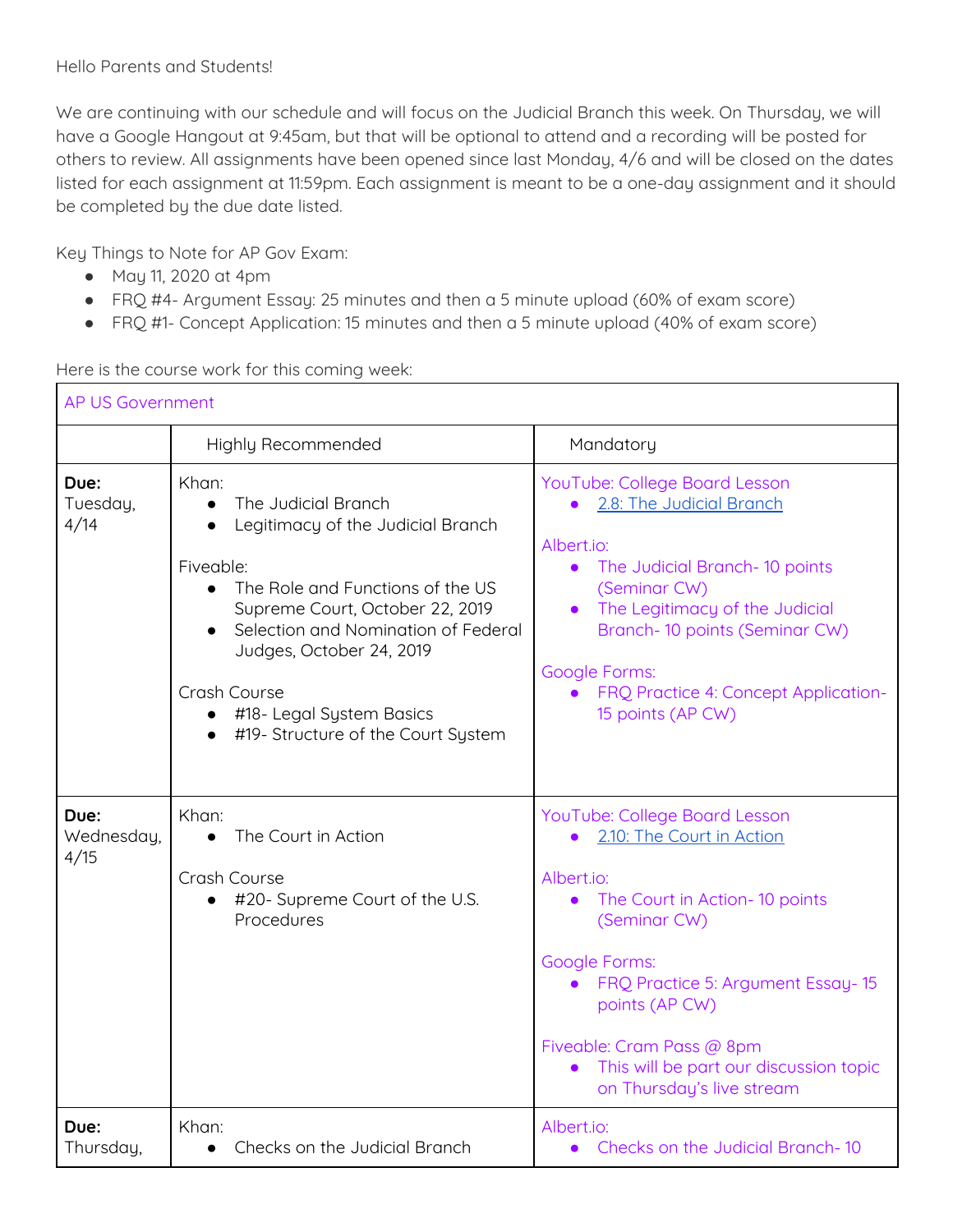| 4/16                 | Crash Course<br>$\bullet$ #21- Judicial Review<br>Live Stream $@9:45$ am<br>• Will discuss this week's FRQs,<br>College Board videos, and Fiveable<br>session from previous night- will be<br>held on 4/16<br>• No grade for this, while I highly<br>recommend you attend, I will post a<br>recording shortly after it ends. | points (Seminar CW)<br><b>Google Forms:</b><br>• FRQ Practice 6: Concept Application-<br>15 points (AP CW) |
|----------------------|------------------------------------------------------------------------------------------------------------------------------------------------------------------------------------------------------------------------------------------------------------------------------------------------------------------------------|------------------------------------------------------------------------------------------------------------|
| Due:<br>Friday, 4/17 | Fiveable:<br>• A Review of the Legislative and<br>Judicial Branches, Feb 4, 2020<br>Crash Course<br>#22- Judicial Decisions                                                                                                                                                                                                  | Google Forms:<br>• FRQ Practice 7: Argument Essay-15<br>points (AP CW)                                     |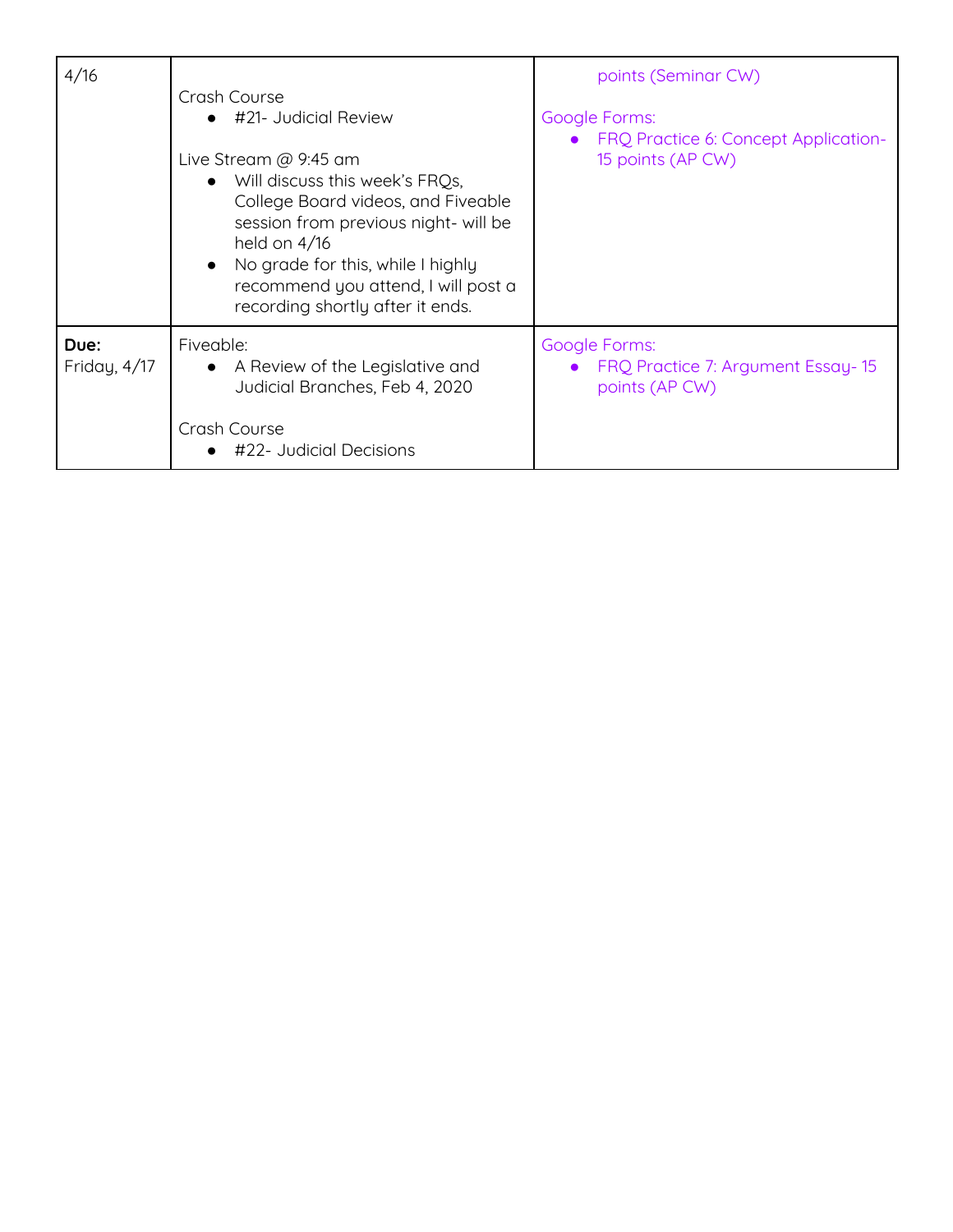Hello Parents and Students!

We are continuing with our schedule and will focus on Period 3 this week. On Thursday, we will have a Google Hangout at 9:00 am, but that will be optional to attend and a recording will be posted for others to review. All assignments have been opened since last Monday, 4/6 and will be closed on the dates listed for each assignment at 11:59pm. Each assignment is meant to be a one-day assignment and it should be completed by the due date listed.

Key Things to Note for APUSH Exam:

- May 15, 2020 at 2pm
- DBQ Essay: 45 minutes and then a 5 minute upload (100% of exam score)
	- 5 historical documents, one of which will be non-text based
	- Prompt will be from any of the Periods 3-7

## Here is the course work for this coming week:

| <b>AP US History</b>       |                                                                                                                                                                                                                                                                                                                                                                                                |                                                                                                                                                                                                                                                                                                                             |  |  |
|----------------------------|------------------------------------------------------------------------------------------------------------------------------------------------------------------------------------------------------------------------------------------------------------------------------------------------------------------------------------------------------------------------------------------------|-----------------------------------------------------------------------------------------------------------------------------------------------------------------------------------------------------------------------------------------------------------------------------------------------------------------------------|--|--|
|                            | Highly Recommended                                                                                                                                                                                                                                                                                                                                                                             | Mandatory                                                                                                                                                                                                                                                                                                                   |  |  |
| Due:<br>Tuesday,<br>4/14   | Khan:<br>The Seven Years' War<br>$\bullet$<br>Taxation Without Representation<br>$\bullet$<br>Philosophical Foundation of the<br>$\bullet$<br>American Revolution<br>The American Revolution<br>Crash Course US History:<br>#5- The Seven Years War and the<br>$\bullet$<br>Great Awakening Worksheet<br>#6- Taxes & Smuggling- Prelude to<br>Revolution Worksheet<br>#7- Who Won the American | Albert.io:<br>The Seven Years' War - 10 points<br>$\bullet$<br>(American CW)<br><b>Taxation Without Representation -</b><br>10 points (American CW)<br>Philosophical Foundations of the<br>American Revolution - 10 points<br>(American CW)<br>The American Revolution - 10<br>points (American CW)<br><b>Google Forms:</b> |  |  |
|                            | <b>Revolution Worksheet</b><br>Fiveable:<br>Growing Calls for Independence, Sep<br>24, 2019<br>The American Revolution, Sep 25,<br>2019                                                                                                                                                                                                                                                        | DBQ 1: - 20 points (AP CW)<br>Fiveable: Cram Pass @ 9pm<br>This will be our discussion topic on<br>Thursday's live stream                                                                                                                                                                                                   |  |  |
| Due:<br>Wednesday,<br>4/15 | Khan:<br>The Influence of Revolutionary Ideals<br>$\bullet$<br>The Articles of Confederation<br>$\bullet$<br>Fiveable:<br>Articles of Confederation, Oct 1, 2019                                                                                                                                                                                                                               | YouTube: College Board Lesson<br>Period 3- Revolution: Causes and<br>$\bullet$<br><b>Effects</b><br>Period 3- Articles of<br>Confederation, Constitution,<br>Ratification<br>Albert.io:                                                                                                                                     |  |  |
|                            |                                                                                                                                                                                                                                                                                                                                                                                                | Influences of Revolutionary Ideals<br>$\bullet$<br>- 10 points (American CW)                                                                                                                                                                                                                                                |  |  |